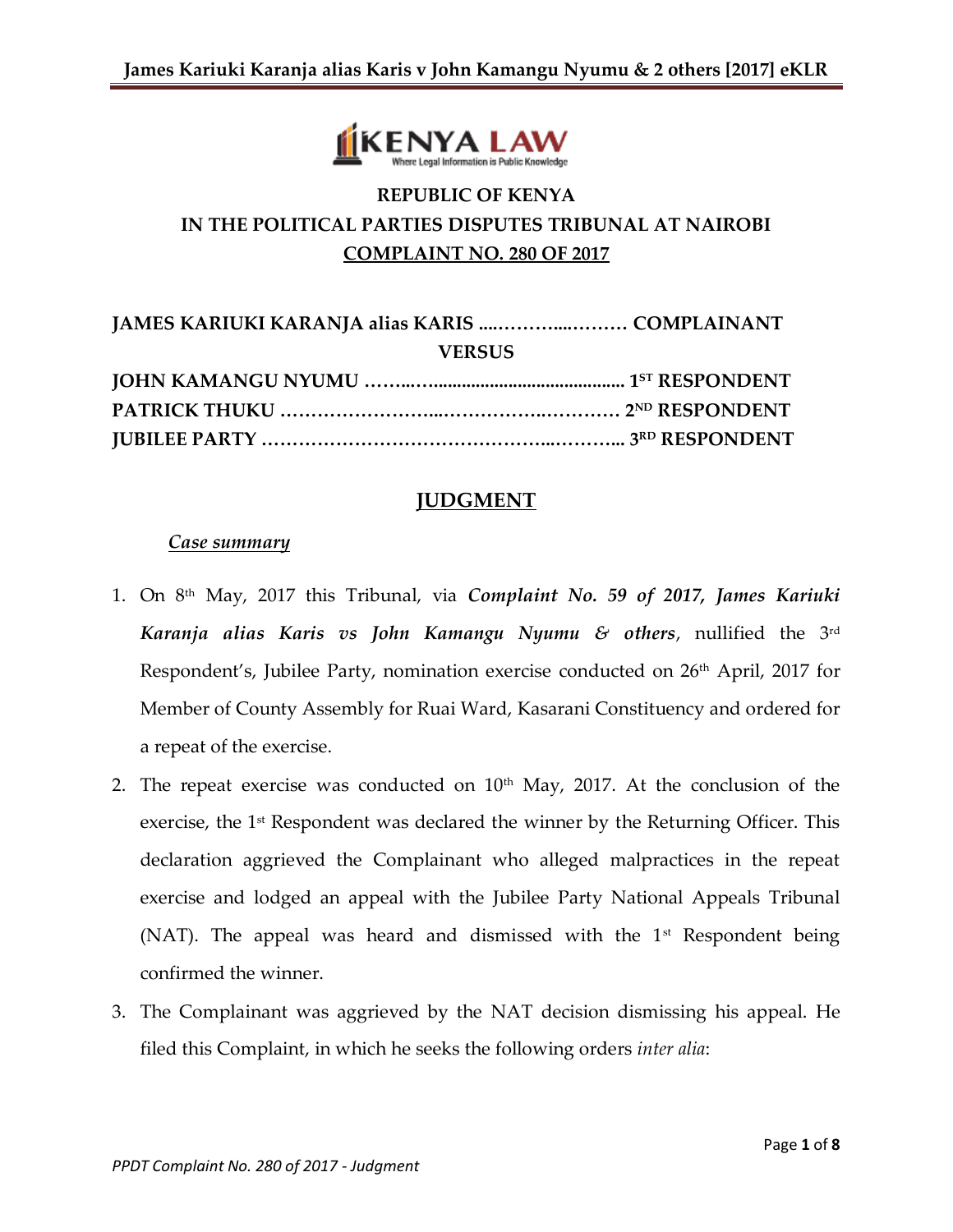- *(a) That the Ruling of the Jubilee Party National Elections Appeals Tribunal dated 5th May 2017 be set aside.*
- *(b) That the 1st Respondent be found guilty of election malpractice and be expelled from the Jubilee Party.*
- *(c) That the 2nd Respondent be found guilty of engaging in party nominations in a party in which he is not a member and also be expelled from the party.*
- *(d) That the nomination process be declared null and void as it did not conform to the Orders of the Political Parties Dispute Tribunal bench which required the exercise to be transparent and democratic as permitted under the constitution and rules of Jubilee Party.*

#### *Submission*

- 4. The Complainant's case is that the repeat nomination exercise was a sham. That there was blatant rigging and two people were arrested with pre-marked ballots in favour of the 1<sup>st</sup> Respondent and charged in court. He argues that the rigging was so wide spread that even blogger, Cyprian Nyakundi reported on it. It was urged that a non-party member, Patrick Thuku, the 2<sup>nd</sup> Respondent, who had officially resigned from the Jubilee Party was allowed to participate in the exercise which was irregular. He contended that his stronghold, Chokaa Catholic Hall was moved to Ruai Girls, approximately 10km away, without consent of the contestants.
- 5. The Complainant is aggrieved by the NAT decision which he contends is defective on its face as it alleges that the Complainant was heard on 13th May, 2017, yet on that day, he was not in Nairobi. Secondly, that the ruling is allegedly signed on the  $5<sup>th</sup>$ day of May 2017, a day even before the appeal had been lodged.
- 6. The  $1<sup>st</sup>$  Respondent, in his Replying Affidavit, depones that he was successfully nominated after garnering 2356 votes against the Complainant's 917 votes in the repeat nomination. It is his submission that the Complaint is vexatious, unwarranted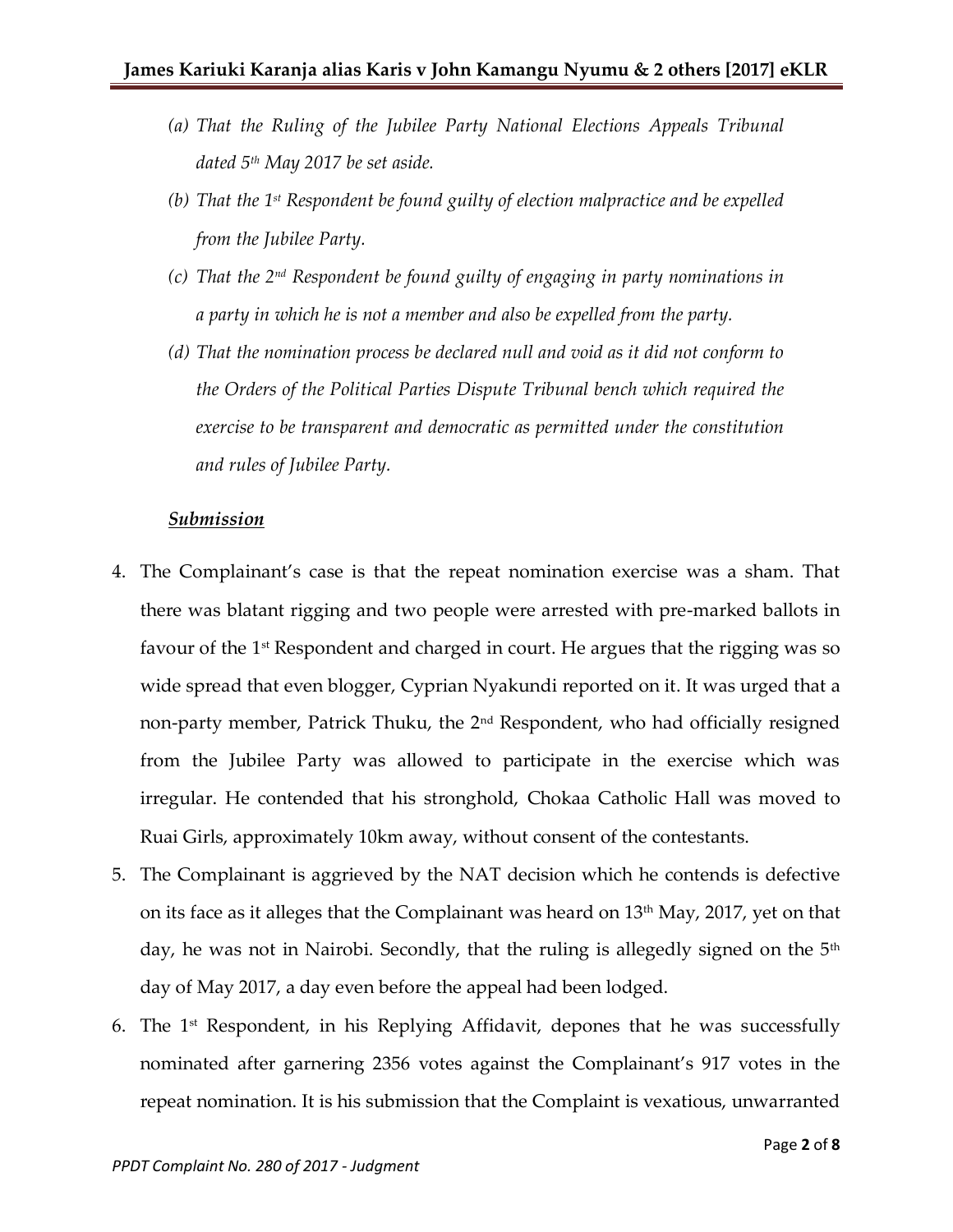and filed to achieve an ulterior motive. He urges that elections are won at the ballot and not in courts and/or tribunals. He submits that he has won twice on the ballot, and was confirmed by the NAT in the second exercise, where the margin of win was even greater. He urges that litigation should come to an end. It is his submission that the change of Chokaa Catholic Hall polling station to Ruai Girls was agreed upon and that the change did not affect the outcome of the results. He relies on the affidavit of Joe Kinuthia, the Returning Officer and further submits that the distance between the two is around 4 km.

- 7. As regards the allegation of pre-marked ballot papers, he submits that they were marked on  $24<sup>th</sup>$  April, 2017 hence could not be for use in the  $10<sup>th</sup>$  May, 2017 repeat nomination exercise. Further that the same 'pre-marked ballots' were not cast, hence they did not affect the results. He agrees with the NAT findings on this allegation. He urged that the inclusion of the  $2<sup>nd</sup>$  Respondent, Patrick Thuku, in the exercise was due to time limits. That this Tribunal's decision ordering for a repeat exercise was made on  $8<sup>th</sup>$  May, 2017 and the repeat done on  $10<sup>th</sup>$  May, 2017. Hence changing the printing plate, to exclude the 2nd Respondent who had participated in the first exercise, could have been cumbersome. The 1<sup>st</sup> Respondent supports the decision of the NAT which he urges it be affirmed. He urges that the same was erroneously dated  $5<sup>th</sup>$  May, 2017.
- 8. The 3 rd Respondent, Jubilee Party, filed Grounds of Opposition thus: *that the Complainant has not proved his case on a balance of probability; that the allegations relied upon are not proved; and that the Complaint is an abuse of process of court.* The 3rd Respondent submitted that the alleged malpractices have not been proved. As regards the allegations on pre-marked ballot papers, the 3<sup>rd</sup> Respondent referred to the charge sheets attached to the Complaint and submitted that the statement of offence indicated that the ballots were dated  $21<sup>st</sup>$  April, 2017. The  $3<sup>rd</sup>$  Respondent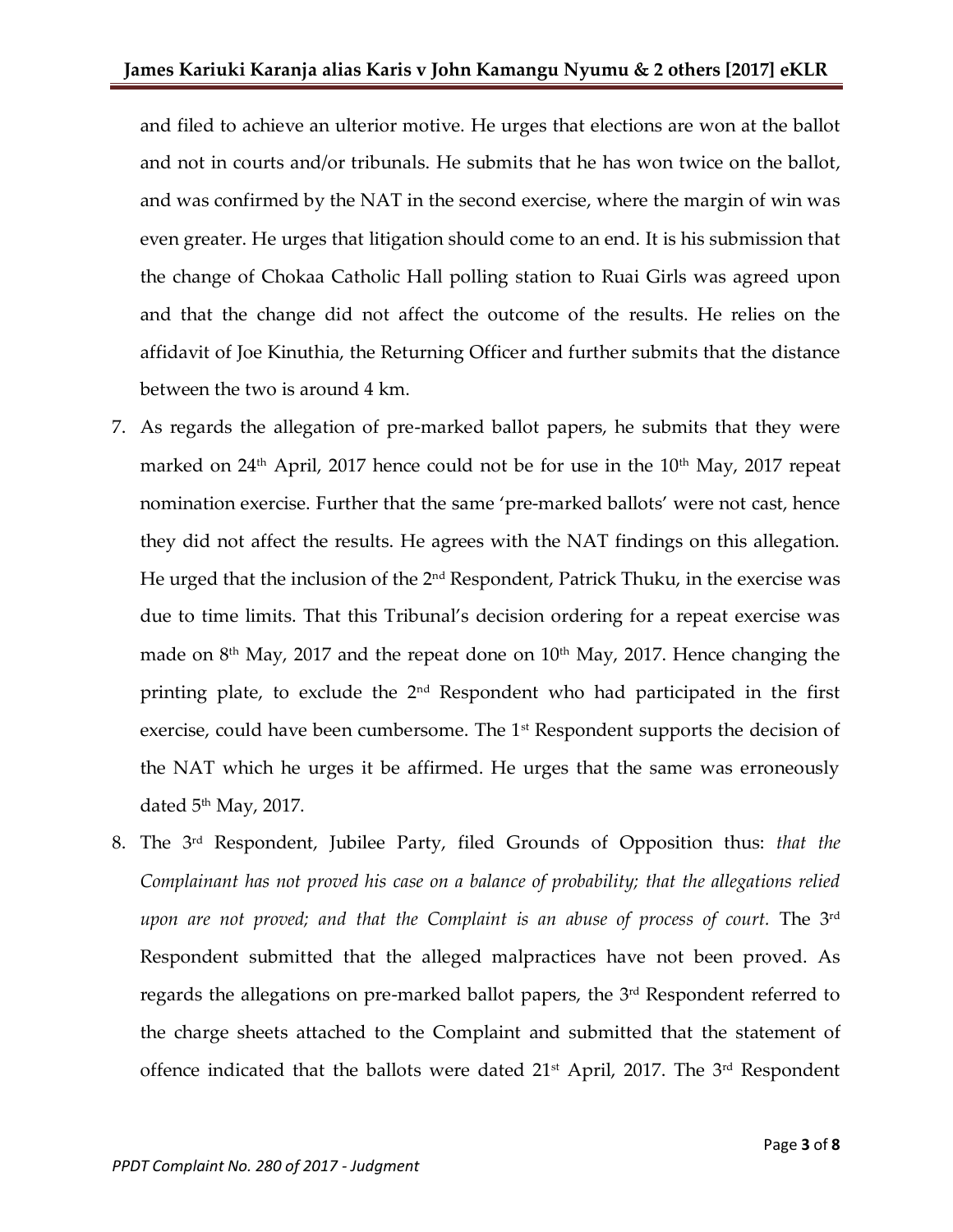agrees with how the issue was dealt with in the NAT judgment, particularly, that they did not alter the results in favour of any candidate.

9. As regards the change of Chokaa Catholic Hall, reference is made to the affidavit of Joe Kinuthia, the Returning Officer, sworn on 19<sup>th</sup> May, 2017. It is submitted that Chokaa Catholic Hall is not a gazetted area and there was consensus before the change was made. Further that the Party's NEB has the discretion to decide the polling area taking into consideration the statistical and support to conduct credible elections. That the tallying sheet attached by the Complainant is for the  $27<sup>th</sup>$  April, 2017 nomination exercise and not for the  $10<sup>th</sup>$  May, 2017 repeat exercise. It was submitted that the NAT decision is sound and the errors there in are mere technicalities.

### *Issues for determination*

10. We have isolated the following issues for determination:

- *(i) Whether the decision of the Appeals Tribunal should be set aside;*
- *(ii) Whether the repeat nominations exercise should be declared null and void; and*
- *(iii) Whether the Tribunal can expel a member from a Party.*

# *Determination*

# *(i) Whether the decision of the Appeals Tribunal should be set aside.*

11. The NAT decision is challenged by the Complainant on two major grounds. Firstly, that the decision/Ruling states that he, the Complainant, was heard on 13th May 2017 yet he was not even in Nairobi; and secondly, that the Ruling is dated  $5<sup>th</sup>$  May, 2017, a date even before the filing of the appeal. We have perused the record and in particular the impugned NAT Ruling. Indeed, the Ruling states in part thus: *"[t]he Complainant appeared before the Tribunal on 13th May 2017 together with his Advocates,*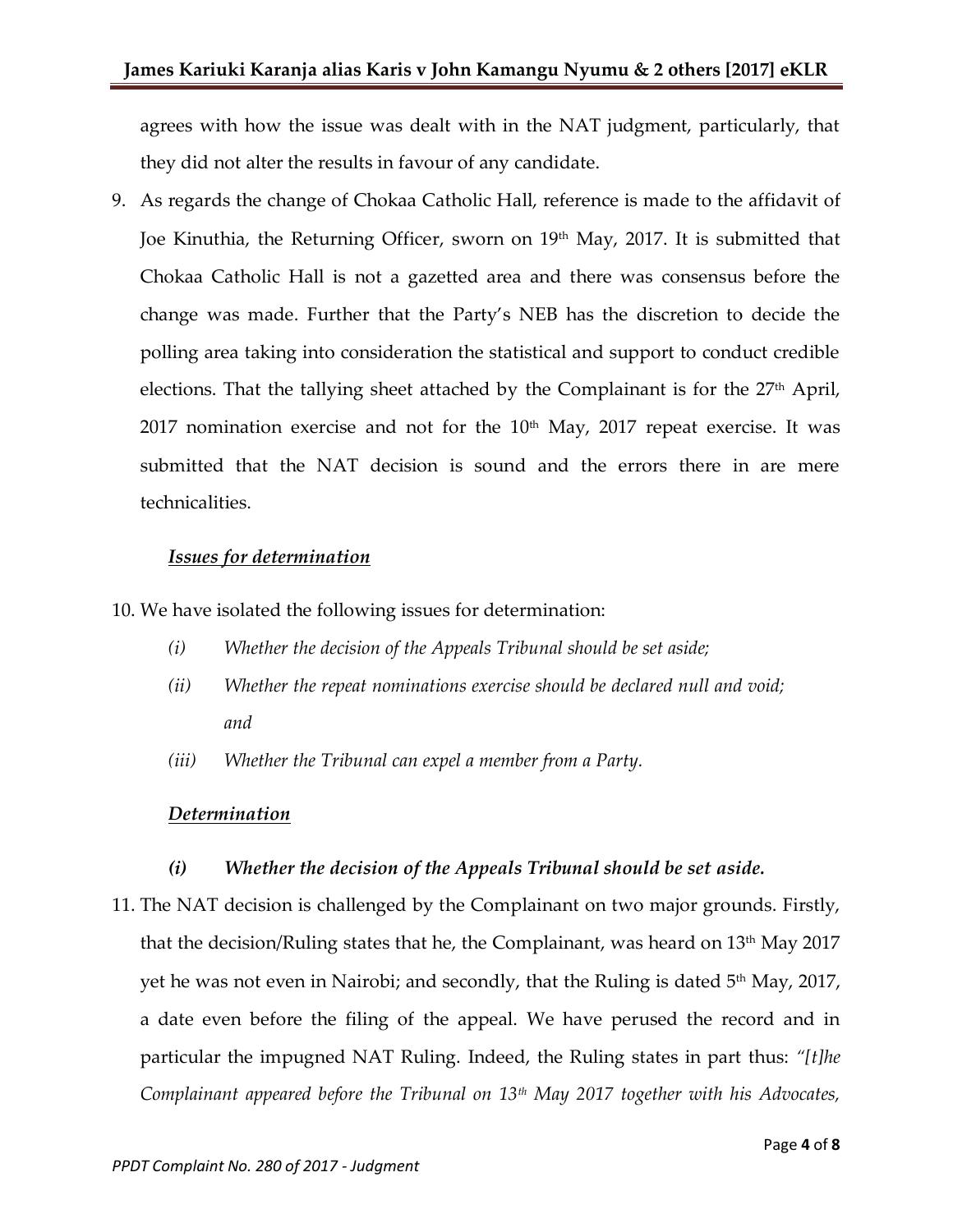*Collins Mbanda and Geoffrey Menge."* It then states at page 7 thus: *"DATED, SIGNED and DELIVERED at NAIROBI this 5th DAY of MAY 2017".* Does this warrant setting aside of the NAT decision?

- 12. In our analysis, while the Complainant says that he was not heard on  $13<sup>th</sup>$  May, 2017, he does not outrightly dispute that he was heard. In his Complaint, at paragraph 10, he confirms that he was heard on  $12<sup>th</sup>$  May 2017 and in his submissions filed on  $22<sup>nd</sup>$ May 2017, he submits that he lodged an appeal with the NAT, *"where he raised his grievances through his able and appointed Advocate Merrs Lestins and Smith Advocates".* Hence, his allegation does not quite prove breach of the right to a fair hearing.
- 13. As regards the signing of the Ruling, we have traced the chronology of events from when this Tribunal rendered its decision on 8<sup>th</sup> May, 2017, up to when the decision was delivered. All parties herein are in agreement that the NAT decision was rendered on the 15<sup>th</sup> May, 2017. At paragraph 11 of his Complaint, the Complainant confirms that the Ruling was delivered on the  $15<sup>th</sup>$  May, 2017 and goes further to produce the said Ruling, which unfortunately, is dated  $5<sup>th</sup>$  May, 2017. There is no parallel evidence that there is a separate Ruling dated 15<sup>th</sup> May, 2017. Consequently, we find that the impugned Ruling is the only decision that was rendered by the NAT on the 15<sup>th</sup> May, 2017 and the date of  $5<sup>th</sup>$  May 2017 is but a mere error on the face of it. This error is acknowledged by the Respondents. The Complainant has also not informed this Tribunal whether he applied to the NAT for a correction or clarification on the same. Hence, we find no merit in the prayer to set aside the NAT decision.

**(ii)** *Whether the repeat nominations exercise should be declared null and void.* 14. As regards the merits of the NAT decision, we find that the Complainant has not made a substantial or credible satisfactory challenge to it. It has not been shown how the NAT erred on any of the findings. Be that as it may, we have evaluated the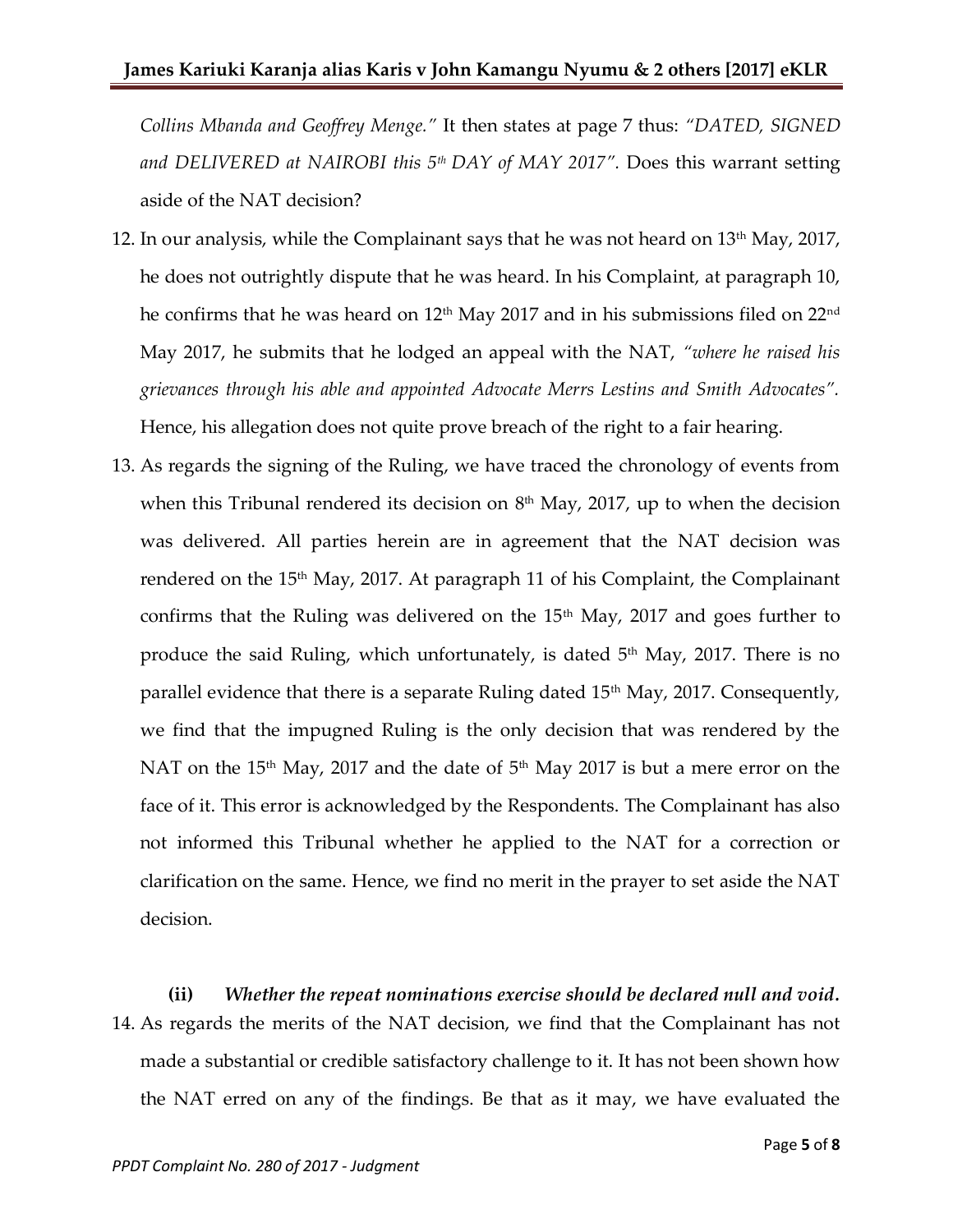evidence on record and we find that all issues were interrogated by the NAT and a sound finding reached.

- 15. There is no evidence that the pre-marked ballots were cast. No witness or affidavit evidence was produced to the effect that during the counting of votes, pre-marked ballots were found cast, given that it would have been easy to detect them as they were dated  $21^{st}$  April, 2017 yet the repeat nominations exercise was on  $10^{th}$  May 2017. We agree that they did not affect the results as found by the NAT in its decision. Further, the alleged evidence of a blogger Cyprian Nyakundi is of little probative value as it borders on hearsay in the absence of an affidavit by the said blogger.
- 16. As regards the allegations of change of Chokaa Catholic Hall polling station, the Complainant has not adduced sufficient evidence to the impact of that change. While we observe that a change of a polling station after a repeat of a nomination is ordered is critical, it is evident that all parties were consulted. While the Complainant alleges otherwise, there is an Affidavit of Joe Kinuthia, the Returning Officer in which he deposes on the consultations involving all candidates, inclusive of the Complainant. The same is buttressed by another affidavit of Benard Nyokangh Miruka who was an aspirant in the nomination exercise. It is this Benard Nyokangh Miruka who raised the issue that Chokaa Catholic Hall was not a gazetted polling station and the same was supported by all aspirants, the Complainant included.
- 17. We also agree that the NEB has a prerogative to decide where a polling station will be situated. One cannot be a player and a referee at the same time. The Complainant cannot dictate to the NEB how and where to conduct the elections. We also find the submissions on the polling station being its stronghold as a mere figment, particularly in the absence of statistical backing. There are other intervening facts such as voter-turn out which might impact on the so conceived 'stronghold' concept.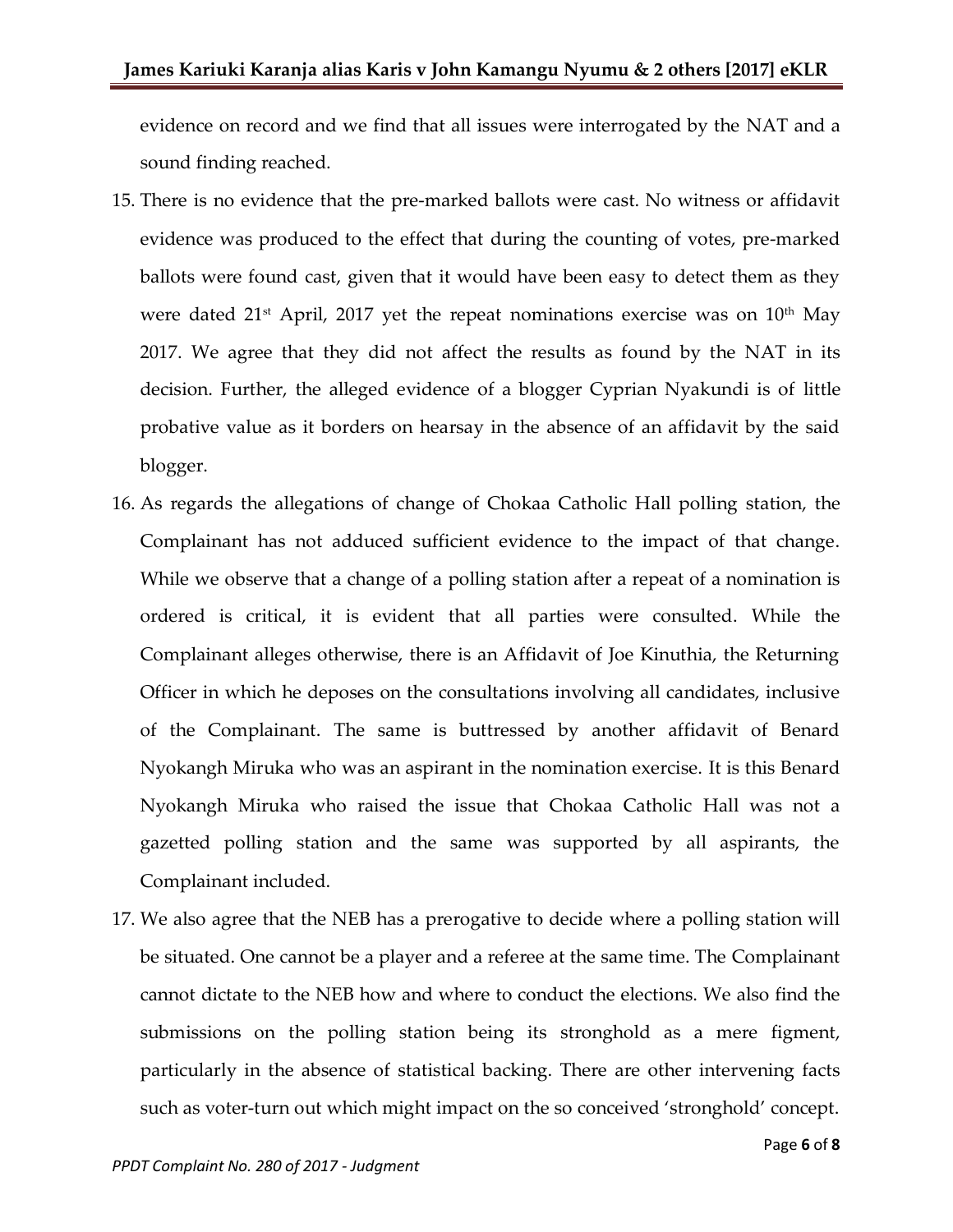- 18. The Complainant also contended that the 2<sup>nd</sup> Respondent, Patrick Thuku, participated in the repeat exercise despite having resigned from the party, which was irregular. Indeed, all parties agree that the 2<sup>nd</sup> Respondent participated and got a total of 5 votes. We agree with the 1 $\mathrm{^{st}}$  Respondent that given the time constraints, it would have been hard to change the printing template. Further, we agree that the 5 votes garnered by the 2nd Respondent did not have an impact on the overall result of the elections. Hence, applying the materiality test, we agree with the NAT that even if the Complainant had been added all the  $5$  votes of the  $2<sup>nd</sup>$  Respondent, he would not have won or greatly impacted the results.
- 19. As regards the issue of election offences, we find that the people arrested and charged are not parties to this matter. Criminal liability is personal and the same cannot be transferred or be borne by a  $3<sup>rd</sup>$  party. The two people charged with the possession of the pre-marked ballot papers cannot transfer their liability to any party in this matter. Be that as it may, under the Election Offences Act, this Tribunal is not clothed with the Jurisdiction to try election offences.
- 20. Consequently, we find that the Complainant has not satisfactorily made a case to warrant declaring the repeat nominations exercise null and void.

#### *(iii) Whether the Tribunal can expel a member from a Party.*

- 21. The Complainant prayed:
	- *(i) That the 1st Respondent be found guilty of election malpractice and be expelled from the Jubilee Party.*
	- *(ii) That the 2nd Respondent be found guilty of engaging in party nominations in a party in which he is not a member and also be expelled from the party.*
- 22. As regards the guilt of the  $1<sup>st</sup>$  Respondent for election malpractice, we have already found that the allegations made have not been proved. We have also found that such a finding can only be made by a competent court under the Elections Offences